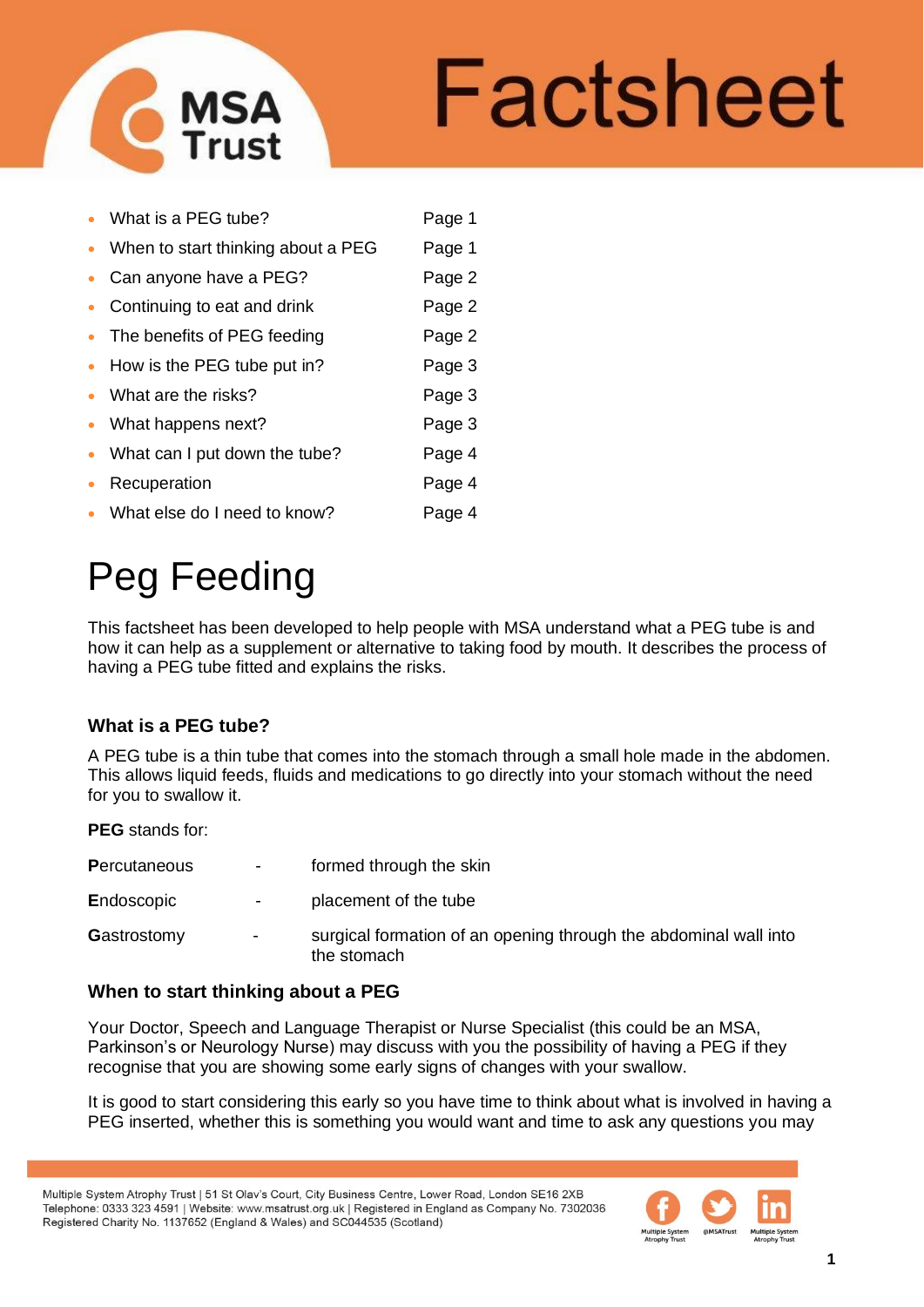have about it.

It is best to think about a PEG before considerable weight loss has occurred and before you are at risk of chest infection due to aspiration (inhalation) of food into the airway. Before making a decision you should discuss it with your family and professionals such as, you Speech and Language Therapist and Doctor.

### **Can anyone have a PEG?**

There may be some people with MSA for whom a PEG is not an option due to other health considerations or because they are too frail and unwell generally for the procedure to be done safely. The medical team assessing you for a PEG will only undertake the procedure if they feel it will be of benefit to you and not cause greater harm.

For most people with MSA having a PEG fitted is something that can be planned for and you can choose whether you think this is a good option for you.

Sometimes a PEG is fitted when someone is already in hospital having been particularly unwell and so is done as a more urgent procedure to assist their recovery.

# **Continuing to eat and drink**

Many people with MSA continue to take some foods and/or drinks by mouth after a PEG has been fitted. You may even enjoy them more because you can eat just small amounts and only the foods you like, without having to worry about getting enough to eat. Your Speech and Language Therapist will advise you about what is safe for you and what types of food and drink are suitable.

# **The benefits of PEG feeding**

Difficulty in swallowing can become distressing for all concerned. PEG feeding can remove the anxiety, which often accompanies meals and allows you to get all the nutrition you need from a specially prepared liquid feed.

Sometimes the effort and the time it takes to eat a full meal reduces the pleasure we normally get from eating and drinking. A PEG can be used to 'top-up' your nutrition if after 20 minutes or so you have had enough of eating. It is also a good way to increase your fluid intake, especially if you need to take extra fluid to maintain a good blood pressure, or maintain good urinary flow through a urinary catheter. Being able to increase your fluid intake generally will also help reduce fatigue, reduce constipation, keep your airway secretions loose and reduce urine infections. PEG feeding may reduce the risk of chest infections, which can result from small amounts of food and/or fluid entering the airway during swallowing. However, the muscle at the top of the stomach may be less efficient in people with MSA so food can back up into the food pipe and still go down the airway. Also, chest infections can occur from saliva going down the airway, these will not be prevented by having a PEG.

For most people with MSA having PEG feeding provides an improved sense of wellbeing as your energy levels increase. If you have lost a lot of weight your dietitian may prescribe a high calorie feed to help you regain some of it. After this, the type and amount of feed will be adjusted to help keep your weight at the right level for you.

Many people with MSA have trouble with their bowels. The reasons for this include weakened pelvic floor muscles and poor fibre and/or fluid intake associated with swallowing difficulties. It can take a while for the bowels to get back to a normal pattern and your Dietitian may advise the use of

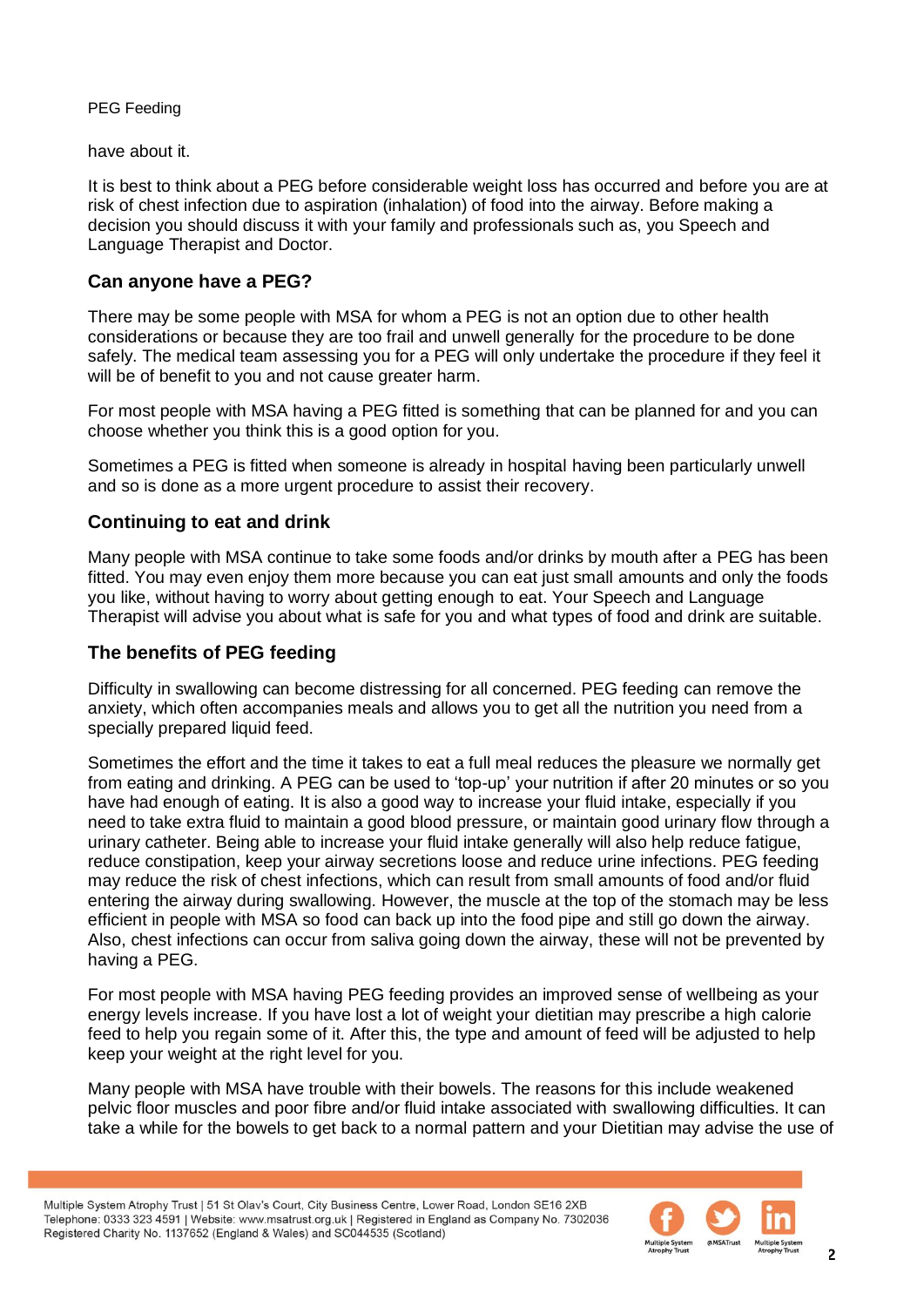a special feed with extra fibre if constipation is a problem.

A PEG can be used to have your medications too. Not all medications can be put down a PEG tube but most can and the pharmacist can advise you on the appropriate preparations of the medications you take. This can be particularly helpful when acutely unwell as at these times swallowing can be more difficult than usual and you may have extra medication to take.

#### **How is the PEG tube put in?**

You will need a short stay in hospital, often overnight, sometimes for a couple of days.

- A general anaesthetic is not usually required and you will not be unconscious, but it is unlikely that you will remember much about the procedure. You will be given an injection beforehand to make you relaxed and sleepy
- A qualified Nurse will remain with you throughout the procedure
- In order for the Doctor to see where they need to insert the PEG tube, they will pass a tube (an endoscope) into your mouth and down into your stomach. This will not interfere with your breathing and will not be painful but it may be uncomfortable. A small amount of air is put into the stomach to obtain a good view
- The PEG tube is then positioned in the stomach. A small hole is made in the skin, in the upper part of the abdomen, for the tube to pass through
- On the inside of the stomach a small disc on the end of the tube prevents it from falling out. A small clip holds the tube securely on the skin surface of the abdomen.
- If the PEG tube is held in place by a disc inside the stomach this tube will not need to be routinely replaced. If the tube should become damaged or need replacing this will be done in hospital by the team who insert the tubes.
- If the tube is held inside the stomach by a balloon filled with water (the water is changed weekly through a valve on the side of the tube), this tube is usually changed every 12 weeks by a Nurse who specialises in tube care. They will visit you at home to do this.

#### **What are the risks?**

- A sore throat after the endoscope part of the procedure is common but should resolve after a few hours
- There is a small risk of damage to crowned teeth or dental bridgework
- There is a small risk of an infection occurring during the procedure, most commonly when the tube comes out onto the abdominal skin surface. An antibiotic will be given to reduce the risk and treat any infection
- There is a small risk of bleeding where the tube passes through into the stomach
- There is a very small risk of significant problems with PEG insertion, the team doing the PEG procedure will discuss this with you.

#### **What happens next?**

Whilst in hospital you will be shown how to look after the tube, how to clean the area around the tube and how to use the tube for food, fluids and taking medication.

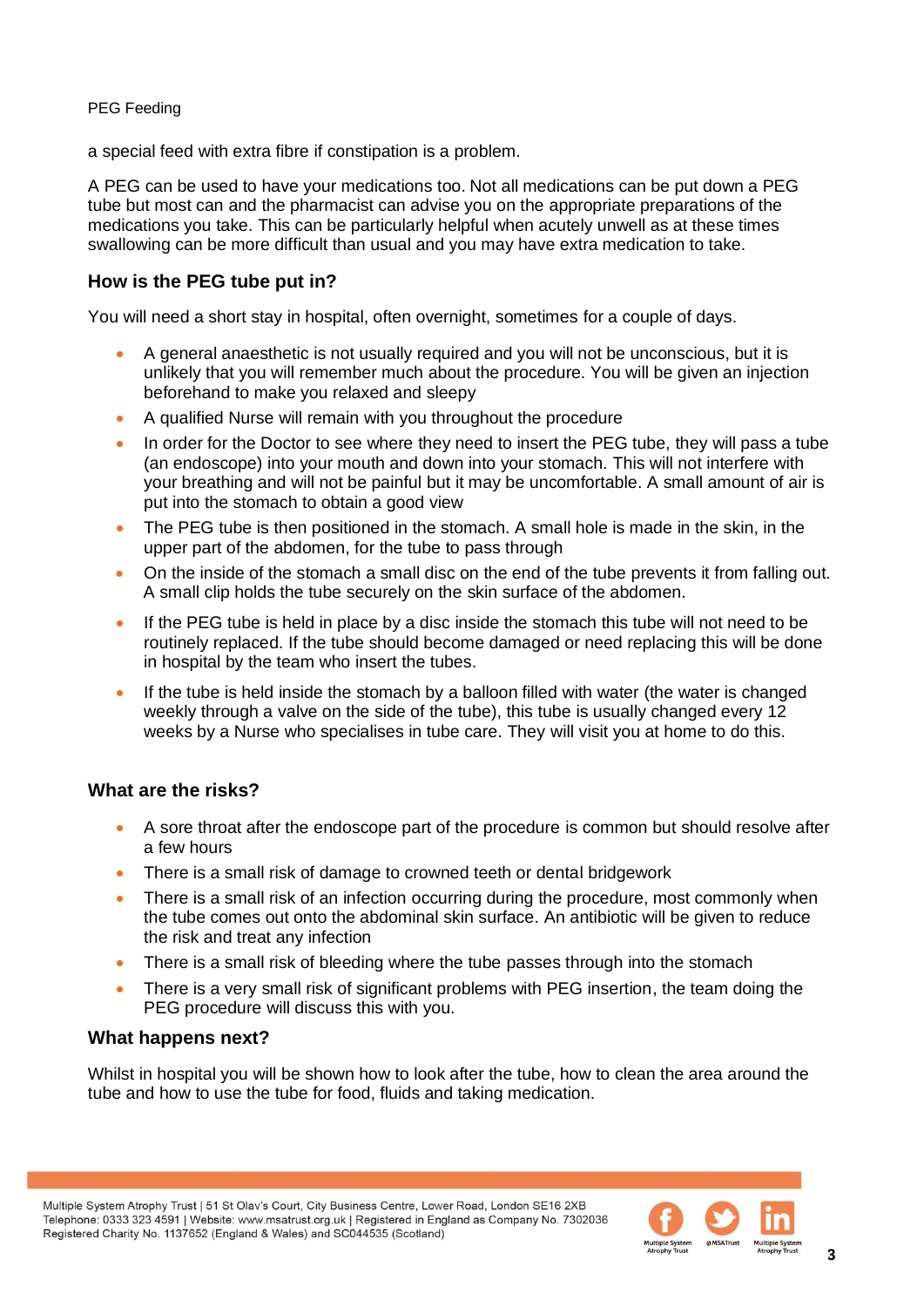## **What can I put down the tube?**

Through the tube you can take:

- Your food There are many types of specially formulated liquid feeds that can go down the PEG and your Dietician will determine which is the best for your needs
- Medication in liquid form
- Water
- It may be possible for other fluids to be taken but this must be discussed with your Dietitian first as some liquids can corrode the tube.

You can choose to use the PEG as much as you wish, and you can still eat and drink what you can safely manage and enjoy. We strongly recommend that you follow the advice of your Speech and Language Therapist regarding this.

People often feel much better after the PEG tube is in place. Mealtimes can be less of a struggle and it can assist effective nourishment and hydration. Weight loss may become less of an issue. You should feel less tired, hungry and thirsty than before the PEG was inserted.

Initially, you will be given water through the PEG and the dietician will work out an individual regime for you to ensure you have the correct calorific intake and nutritional balance.

#### **Recuperation**

The stomach and abdomen will heal in five to seven days. Any discomfort can be treated with medication.

You, your carer or family will be taught:

- How to care for the skin around the tube
- Signs and symptoms of infection
- What to do if the tube is pulled out
- Signs and symptoms of tube blockage
- What feeds to use and how often
- How to hide the tube under clothing
- When normal activities can be resumed.

#### **What else do I need to know?**

- You will be able to take a shower soon after the PEG is inserted and after two weeks you can take a bath and even go swimming
- You can go out and will find the PEG tube can be easily tucked away under clothing
- It is wise to ensure the tube is curled up and securely fastened to your abdomen to reduce the risk of it being caught and pulled when getting dressed or moving about.



**4**